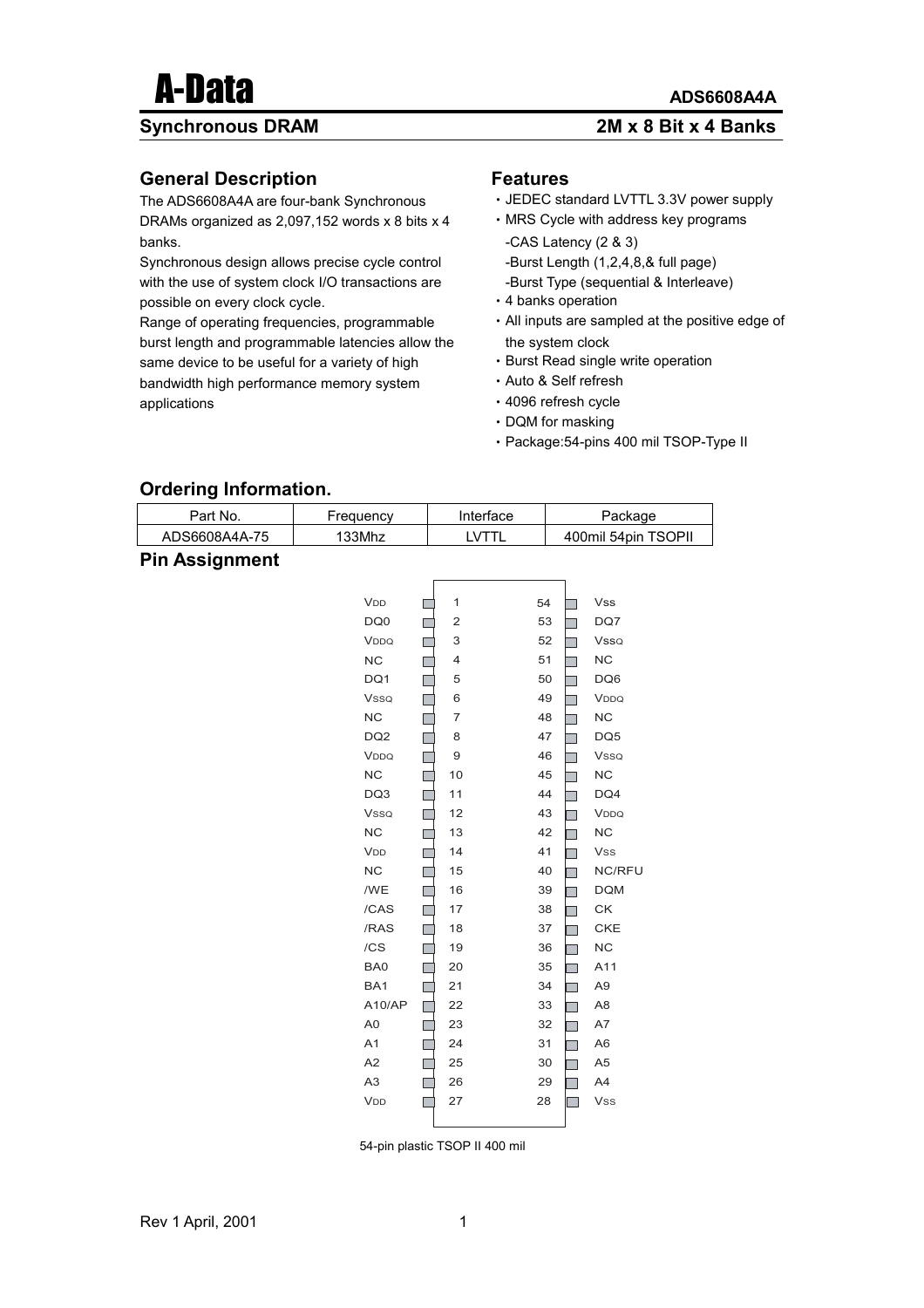# A-Data **ADS6608A4A**

#### **Pin Description**

| PIN           | <b>NAME</b>                        | <b>FUNCTION</b>                                                        |
|---------------|------------------------------------|------------------------------------------------------------------------|
| <b>CK</b>     | <b>System Clock</b>                | Active on the positive edge to sample all inputs.                      |
| <b>CKE</b>    | Clock Enable                       | Masks system clock to freeze operation from the next clock cycle. CKE  |
|               |                                    | should be enabled at least on cycle prior new command. Disable input   |
|               |                                    | buffers for power down in standby                                      |
| /CS           | <b>Chip Select</b>                 | Disables or Enables device operation by masking or enabling all input  |
|               |                                    | except CK, CKE and L(U)DQM                                             |
| $A0 - A11$    | Address                            | Row / Column address are multiplexed on the same pins.                 |
|               |                                    | Row address: RA0~RA11                                                  |
|               |                                    | Column address: CA0~CA8                                                |
| BA0~BA1       | <b>Banks Select</b>                | Selects bank to be activated during row address latch time.            |
|               |                                    | Selects bank for read / write during column address latch time.        |
| DQ0~DQ7       | Data                               | Data inputs / outputs are multiplexed on the same pins.                |
| L(U)DQM       | Data Mask                          | Makes data output Hi-Z,                                                |
| /RAS          | Row Address Strobe                 | Latches row addresses on the positive edge of the CLK with / RAS low   |
| /CAS          | Column Address Strobe              | Latches Column addresses on the positive edge of the CLK with /CAS low |
| /WE           | <b>Write Enable</b>                | Enables write operation and row recharge.                              |
| VDD/VSS       | Power Supply/Ground                | Power and Ground for the input buffers and the core logic.             |
|               | VDDQ/VSSQ Data Output Power/Ground | Power supply for output buffers.                                       |
| <b>NC/RUF</b> | No Connection                      | This pin is recommended to be left No Connection on the device.        |

### **Block Diagram**

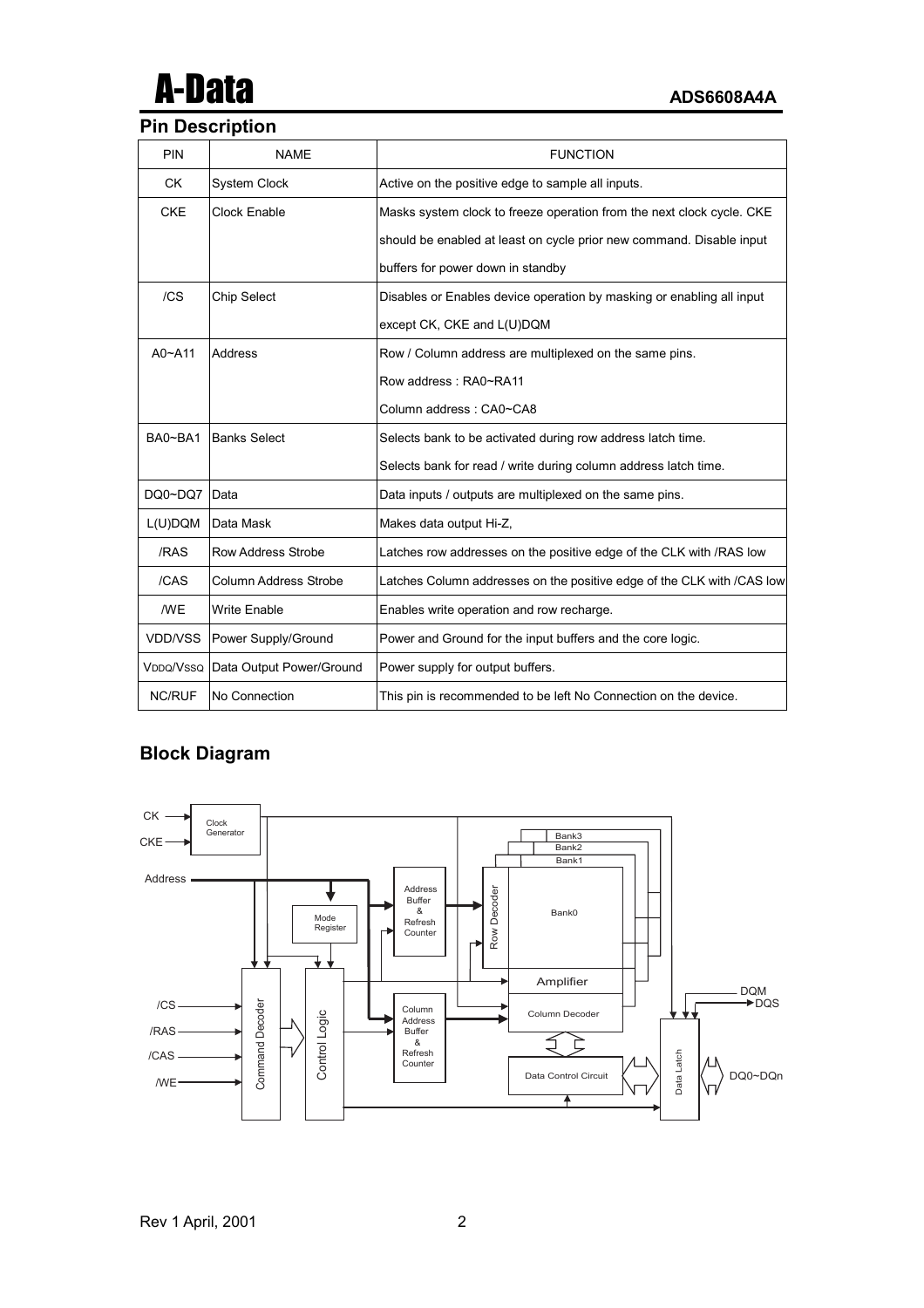#### **Absolute Maximum Ratings**

| Parameter                             | Symbol                   | Value        | Unit |
|---------------------------------------|--------------------------|--------------|------|
| Voltage on any pin relative to Vss    | VIN, Vout                | $-1.0 - 4.6$ |      |
| Voltage on VDD supply relative to Vss | VDD, VDDQ                | $-1.0 - 4.6$ |      |
| Storage temperature                   | <b>T</b> st <sub>G</sub> | $-55 - +150$ |      |
| Power dissipation                     | P <sub>D</sub>           |              | W    |
| Short circuit current                 | los                      | 50           | mA   |

**Note :** Permanent device damage may occur if ABSOLUTE MAXIMUM RATING are exceeded.

Functional operation should be restricted to recommended operating condition.

Exposure to higher than recommended voltage for extended periods of time could affect device reliability.

### **DC Operating Condition**

| Parameter                 | Symbol     | Min                      | Typ      | Max                      | Unit   | Note          |
|---------------------------|------------|--------------------------|----------|--------------------------|--------|---------------|
| Supply voltage            | VDD, VDDQ  | 3.0                      | 3.3      | 3.6                      | V      |               |
| Input logic high voltage  | Vıн        | 2.0                      | 3.0      | $VDD+0.3$                | V      |               |
| Input logic low voltage   | VIL        | $-0.3$                   | $\Omega$ | 0.8                      | $\vee$ | $\mathcal{P}$ |
| Output logic high voltage | <b>VOH</b> | 2.4                      |          | $\overline{\phantom{0}}$ | V      | $IOH = -2mA$  |
| Output logic low voltage  | VOL        | $\overline{\phantom{0}}$ |          | 0.4                      | $\vee$ | $IoL = 2mA$   |
| Input leakage current     | IіL        | -10                      |          | 10                       | uA     | 3             |

Voltage referenced to Vss = 0V, TA = 0 to 70  $°C$ 

**Note :** 1. VIH (max)=4.6V AC for pulse width ≤ 10ns acceptable.

 $2.VL(min) = -1.5V AC$  for pulse width  $\leq 10$ ns acceptable.

3.Any input  $0V \leq V_{IN} \leq V_{DD} + 0.3V$ , all other pins are not under test = 0V.

### **AC Operating Condition**

Voltage referenced to Vss = 0V, TA = 0 to 70 ℃

| Parameter                                           | Symbol    | Value   | Unit | Note |
|-----------------------------------------------------|-----------|---------|------|------|
| AC input high / low level voltage                   | VIH / VIL | 2.4/0.4 |      |      |
| Input timing measurement reference level voltage    | Vtrip     | 1.4     |      |      |
| Input rise / fall time                              | TR / tF   |         | Ns   |      |
| Output timing measurement reference level           | Voutfef   | 1.4     |      |      |
| Output load capacitance for access time measurement | СL        | 50      | рF   | 2    |

**Note:** 1. 3.15V  $\leq$  V<sub>DD</sub>  $\leq$  3.6V is applied for ADS6608A4A5.

2. Output load to measure access times is equivalent to two TTL gates and one capacitor (30pF). For details, refer to AC/DC output load circuit.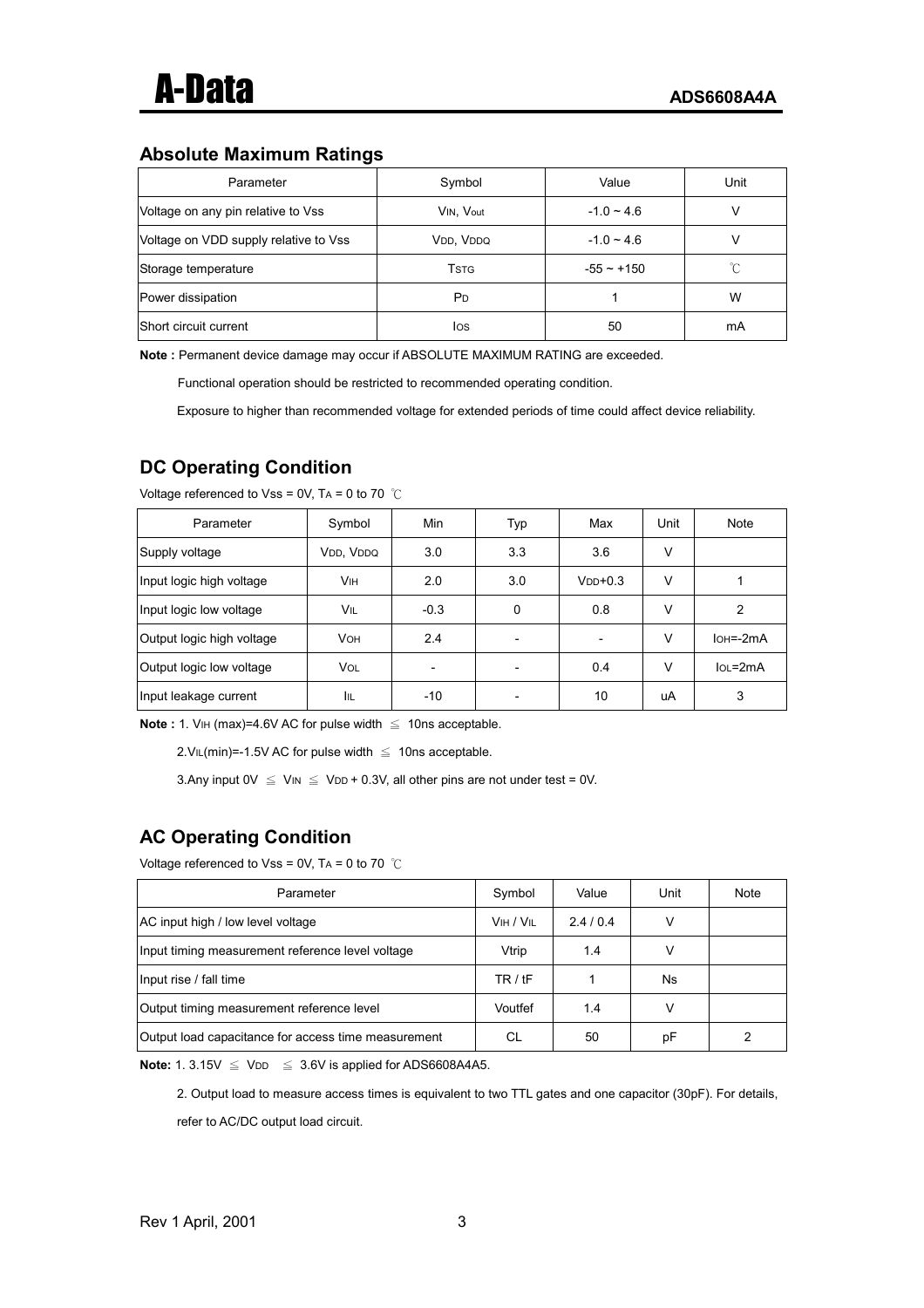#### **Capacitance**

|  | TA= $25^{\circ}$ C, f-=1Mhz, VDD=3.3V |
|--|---------------------------------------|
|  |                                       |

| Parameter                           | Pin                               | Symbol          | Min | Max | Jnit |
|-------------------------------------|-----------------------------------|-----------------|-----|-----|------|
| Input capacitance                   | <b>CLK</b>                        | C <sub>1</sub>  | 2.5 | 4   | pF   |
|                                     | A0~A11, BA0, BA1, CKE, /CS, /RAS, | Cl <sub>2</sub> | 2.5 | 5   | pF   |
|                                     | /CAS,/WE,DQM                      |                 |     |     |      |
| Data input / output capacitance DQM |                                   | Cl/O            | 4   | 6.5 | рF   |

# **Output load circuit**



#### **DC Characteristics I**

| Parameter              | Symbol     | Min                      | Max | Unit | Note         |
|------------------------|------------|--------------------------|-----|------|--------------|
| Input leakage current  | ILI        | -1                       |     | uA   |              |
| Output leakage current | <b>ILO</b> | -1                       |     | uA   |              |
| Output high voltage    | <b>VOH</b> | 2.4                      |     |      | $IOH = -4mA$ |
| Output low voltage     | <b>VOL</b> | $\overline{\phantom{0}}$ | 0.4 |      | $IOL = 4mA$  |

**Note :** 1. V<sub>IN</sub> = 0 TO 3.6V, All other pins are not tested under V<sub>IN</sub> = 0V.

2. Dout is disabled,  $V$ out = 0 to 3.6.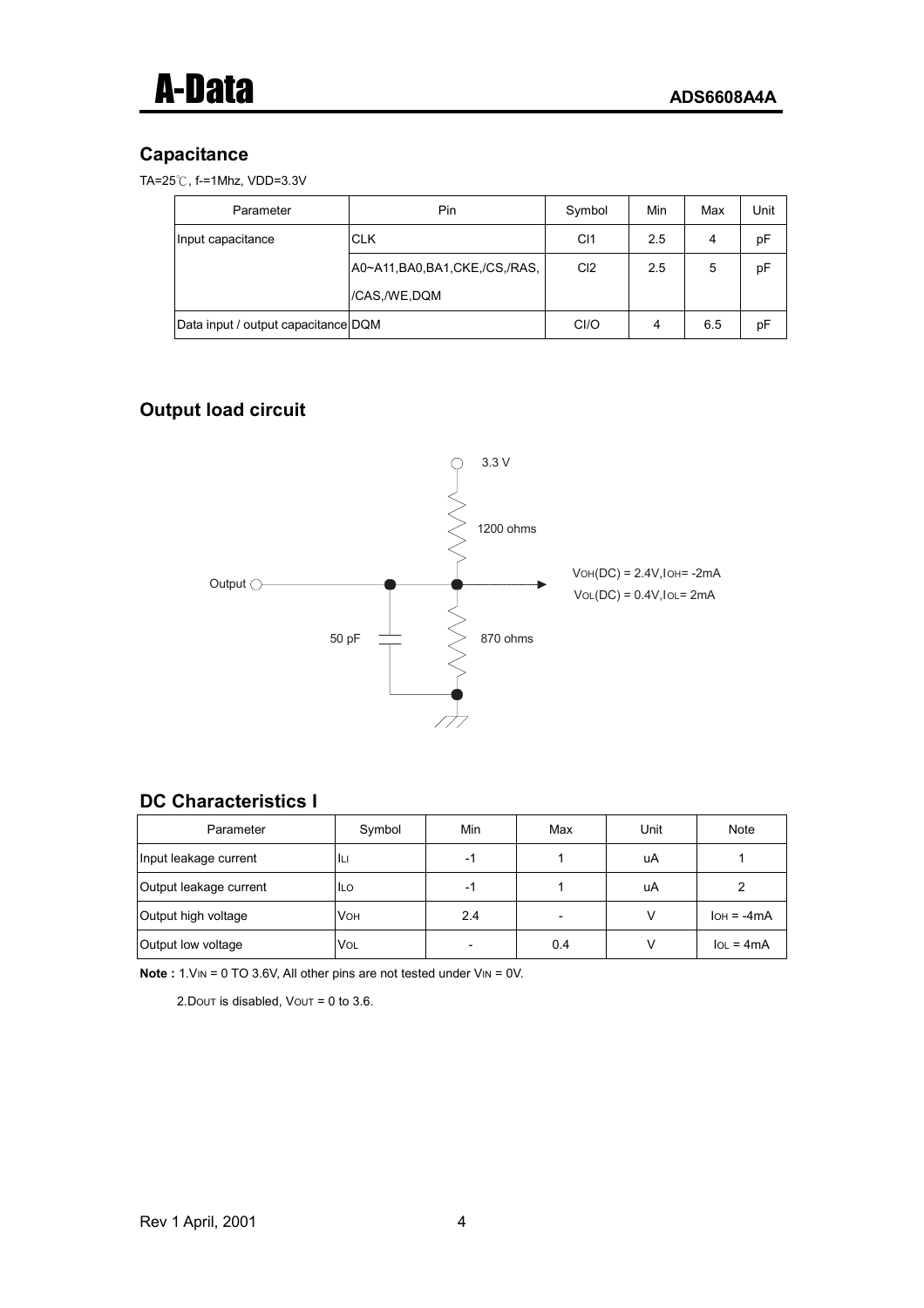## **DC Characteristics II**

|                                                     |                    |                                                                                                                                                                | Speed        |      | <b>Note</b>    |
|-----------------------------------------------------|--------------------|----------------------------------------------------------------------------------------------------------------------------------------------------------------|--------------|------|----------------|
| Parameter                                           | Symbol             | Test condition                                                                                                                                                 | $-7.5$       | Unit |                |
| <b>Operating Current</b>                            | IDD1               | Burst length=1, One bank active<br>tRC≧tRC(min), lo∟=0mA                                                                                                       | mA           | 1    |                |
| Precharge standby                                   | IDD <sub>2</sub> P | $CKE \leq VIL(max)$ , tCK=min                                                                                                                                  | 1            | mA   |                |
| current in power<br>down mode                       | IDD2PS             | CKE $\leq$ V <sub>IL</sub> (max), tCK= $\infty$                                                                                                                | 1            |      |                |
| Precharge standby<br>current in Non power           | IDD <sub>2N</sub>  | $CKE \geq V_H(min)$ , $/CS \geq V_H(min)$ ,<br>tCK=min input signals are<br>changed one time during 2clks.<br>All other pins $\geq$ VDD-0.2V or $\leq$         | 15           | mA   |                |
| down mode                                           |                    | 0.2V                                                                                                                                                           |              |      |                |
|                                                     | <b>IDD2NS</b>      | $CKE \geq VIH(min)$ , tCK= $\infty$<br>Input signals are stable.                                                                                               | 6            |      |                |
| Active standby                                      | IDD3P              | $CKE \leq VIL(max)$ , tCK=min                                                                                                                                  | 3            |      |                |
| current in power<br>down mode                       | IDD3PS             | CKE $\leq$ V <sub>IL</sub> (max), tCK= $\infty$                                                                                                                | 3            | mA   |                |
| Active standby<br>current in Non power<br>down mode | IDD3N              | $CKE \geq V_H(min)$ , $/CS \geq V_H(min)$ ,<br>tCK=min input signals are<br>changed one time during 2clks.<br>All other pins $\geq$ VDD-0.2V or $\leq$<br>0.2V | 30           | mA   |                |
|                                                     | <b>IDD3NS</b>      | $CKE \geq VIH(min)$ , tCK= $\infty$<br>Input signals are stable.                                                                                               | 25           |      |                |
| Burst mode<br>operating current                     | IDD4               | $tc \leq tc \kappa$ (min), $lo \leq 0$ mA<br>All banks active                                                                                                  | 115          | mA   | $\mathbf{1}$   |
| Auto refresh current                                | IDD <sub>5</sub>   | tRRC≧tRRC(min), All banks<br>active                                                                                                                            | 135          | mA   | $\overline{c}$ |
| Self refresh current                                | IDD <sub>6</sub>   | $CKE \leq 0.2V$                                                                                                                                                | $\mathbf{1}$ | mA   |                |

**Note:** 1. IDD1 and IDD4 depend on output loading and cycle rates. Specified values are measured with the output open.

2. Min. of tRRC is shown at AC characteristics.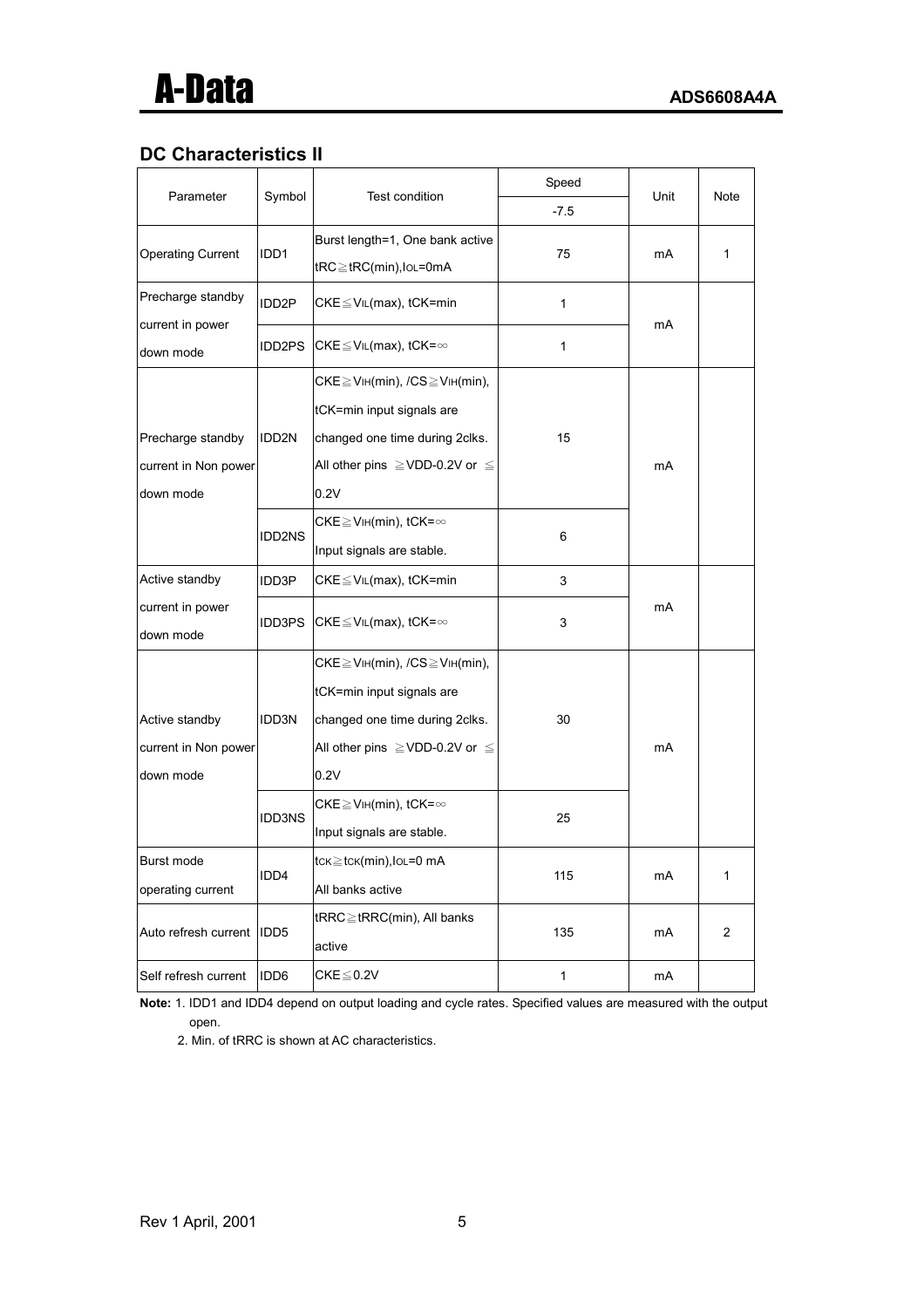# A-Data **ADS6608A4A**

## **AC Characteristics**

|                                  |                                |                  | $-7.5$                   |                | Note       |   |
|----------------------------------|--------------------------------|------------------|--------------------------|----------------|------------|---|
| Parameter                        |                                | Symbol           | Min                      | Max            | Unit       |   |
| System clock                     | /CAS Latency = 3               | tCK3             | 7.5                      |                |            |   |
| Cycle time                       | /CAS Latency = 2               | tCK2             | 10                       | 1000           | ns         |   |
| Clock high pulse width           |                                | tCHW             | 2.5                      |                | ns         | 1 |
| Clock low pulse width            |                                | tCLW             | 2.5                      |                | ns         | 1 |
| Access time                      | /CAS Latency = 3               | tAC <sub>3</sub> |                          | 5.4            |            |   |
| form clock                       | /CAS Latency = 2               | tAC2             | $\overline{\phantom{0}}$ | 6              | ns         | 2 |
| /RAS cycle                       | Operation                      | tRC              | 65                       |                |            |   |
| time                             | Auto Refresh                   | tRRC             | 65                       |                | ns         |   |
| /RAS to /CAS delay               |                                | tRCD             | 20                       | $\overline{a}$ | ns         |   |
| /RAS active time                 |                                | tRAS             | 45                       | 100            | ns         |   |
| /RAS precharge time              |                                | tRP              | 20                       |                | ns         |   |
|                                  | /RAS to /RAS bank active delay | tRRD             | 15                       |                | ns         |   |
| /CAS to /CAS delay               | tCCD                           | 1                |                          | <b>CLK</b>     |            |   |
| Data – in active command         |                                | tDAL             | 4                        | $\overline{a}$ | <b>CLK</b> |   |
| Data - out hold time             |                                | tOH              | 3                        |                | ns         |   |
| Address setup time               |                                | tAS              | 1.5                      |                | ns         | 1 |
| Address hold time                |                                | tAH              | 1                        |                | ns         | 1 |
| CKE setup time                   |                                | tCKS             | 1.5                      |                | ns         | 1 |
| CKE hold time                    |                                | tCKH             | 1                        |                | ns         | 1 |
| Command setup time               |                                | tCS              | 1.5                      |                | ns         | 1 |
| Command hold time                |                                | tCH              | 1                        | $\overline{a}$ | ns         | 1 |
| CLK to data output in low Z-time | tOLZ                           | 1.5              |                          | ns             |            |   |
| MRS to new command               | tMRD                           | 1                |                          | <b>CLK</b>     |            |   |
| Power down exit time             |                                | tPDE             | 1                        | $\overline{a}$ | <b>CLK</b> |   |
| Self refresh exit time           |                                | tSRE             | 1                        |                | <b>CLK</b> | 3 |
| Refresh time                     |                                | tREF             | 64                       |                | ms         |   |

**Note :** 1. Assume tR / tF (input rise and fall time) is 1 ns.

2. Access times to be measured with input signals of 1v / ns edge rate.

3.A new command can be given tRRC after self refresh exit.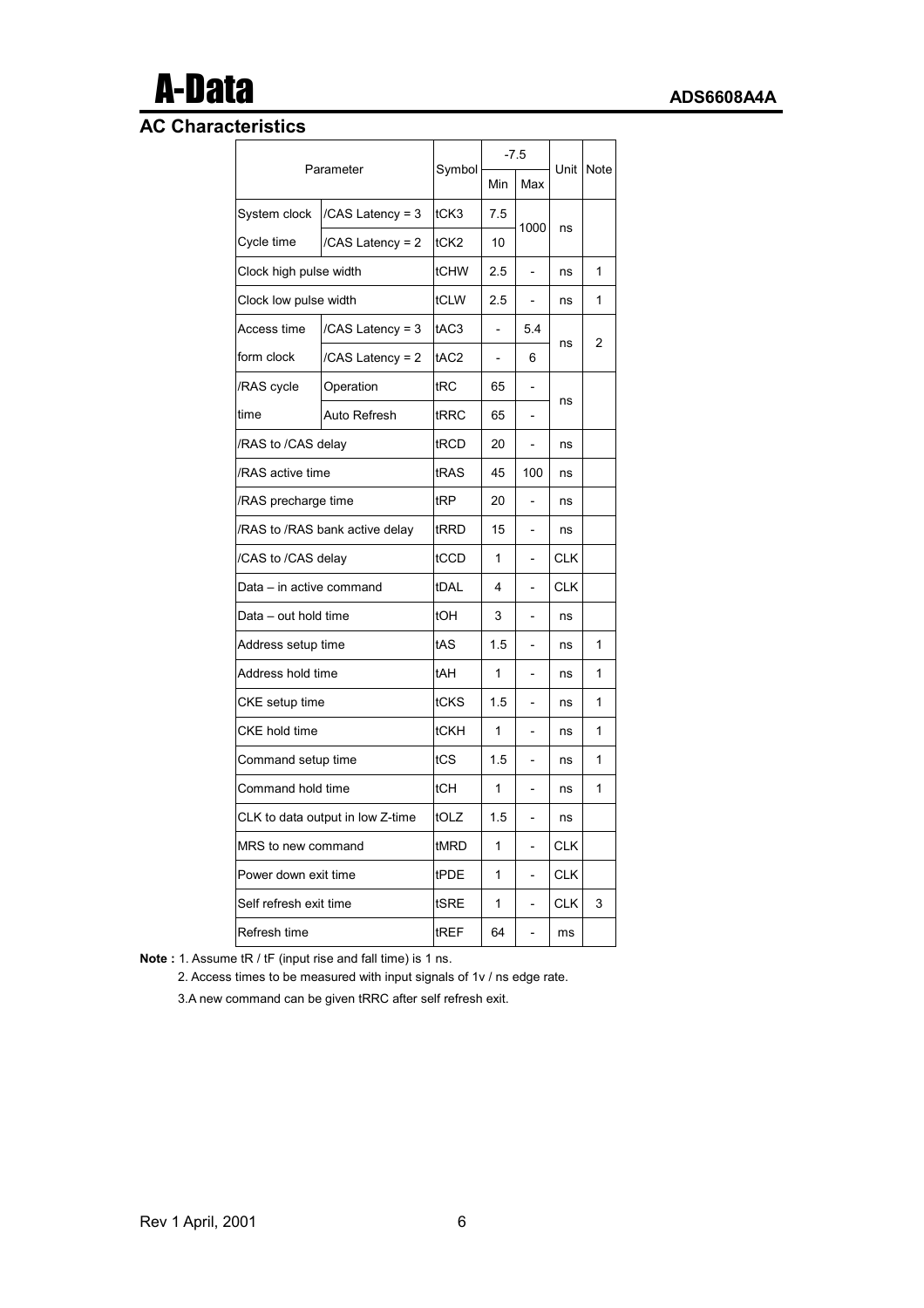## **Command Truth-Table**

| Command                   |       | CKEn-1       | CKEn                      | /CS | /RAS | /CAS           | /WE         | <b>DQM</b>                |             | ADDR A10/AP | BA           |   |  |   |  |
|---------------------------|-------|--------------|---------------------------|-----|------|----------------|-------------|---------------------------|-------------|-------------|--------------|---|--|---|--|
| Mode Register Set         |       | H            | $\pmb{\times}$            | L   | L    | L              | L           | $\pmb{\times}$            |             | OP code     |              |   |  |   |  |
|                           |       | H            | $\pmb{\times}$            | H.  | X    | X              | X           | X                         | $\mathsf X$ |             |              |   |  |   |  |
| No Operation              |       |              |                           | L   | H    | H.             | H           |                           |             |             |              |   |  |   |  |
| <b>Bank Active</b>        |       | H            | X                         | L   | L    | H              | н           | X                         |             | <b>RA</b>   | V            |   |  |   |  |
| Read                      |       | $\mathsf H$  | X                         | Г   | H    | L              | н           | $\mathsf X$               | CA          | Г           | $\mathsf{V}$ |   |  |   |  |
| Read with Auto Precharge  |       |              |                           |     |      |                |             |                           |             | H.          |              |   |  |   |  |
| Write                     |       | $\mathsf H$  | X                         | Г   | н    | L              | L           | X                         | CA          | L           | $\mathsf{V}$ |   |  |   |  |
| Write with Auto Precharge |       |              |                           |     |      |                |             |                           |             | H           |              |   |  |   |  |
| Precharge All Bank        |       | $\mathsf{H}$ | X                         | Г   | L    | H              | L           | X                         | X           | H           | X            |   |  |   |  |
| Precharge select Bank     |       |              |                           |     |      |                |             |                           |             | Г           | $\mathsf{V}$ |   |  |   |  |
| <b>Burst Stop</b>         |       | H            | X                         | L   | H    | H              | L           | X                         | X           |             |              |   |  |   |  |
| <b>DQM</b>                |       |              |                           |     | Χ    |                |             | $\mathsf{V}$              |             | X           |              |   |  |   |  |
| Auto Refresh              |       |              | H                         | Г   | Г    | L              | н           | $\pmb{\times}$            | X           |             |              |   |  |   |  |
|                           | Entry | H            | L                         | Г   | Г    | L              | H           | $\boldsymbol{\mathsf{X}}$ |             |             |              |   |  |   |  |
| Self Refresh              | Exit  | $\mathsf L$  | H                         | L   | H    | H              | H.          | $\pmb{\times}$            |             | X           |              |   |  |   |  |
|                           |       |              |                           | H   | X    | X              | X           |                           |             |             |              |   |  |   |  |
|                           | Entry | н            | L                         | H   | X    | X              | X           | X                         |             |             |              |   |  |   |  |
| Precharge                 |       |              |                           | Г   | н    | H              | H           |                           |             |             |              |   |  |   |  |
| Power down                |       |              |                           | H   | X    | X              | X           |                           |             | X           |              |   |  |   |  |
|                           | Exit  | $\mathsf L$  | $\boldsymbol{\mathsf{H}}$ | L   | V    | $\mathsf{V}$   | $\mathsf V$ | $\mathsf X$               |             |             |              |   |  |   |  |
|                           |       |              |                           | H   | X    | $\pmb{\times}$ | X           |                           |             |             |              |   |  |   |  |
| Clock Suspend             | Entry | н            |                           |     |      |                | L           | Г                         | V           | V           | V            | X |  | X |  |
| Exit                      |       | $\mathsf L$  | H                         |     |      | X              |             | $\mathsf X$               |             |             |              |   |  |   |  |